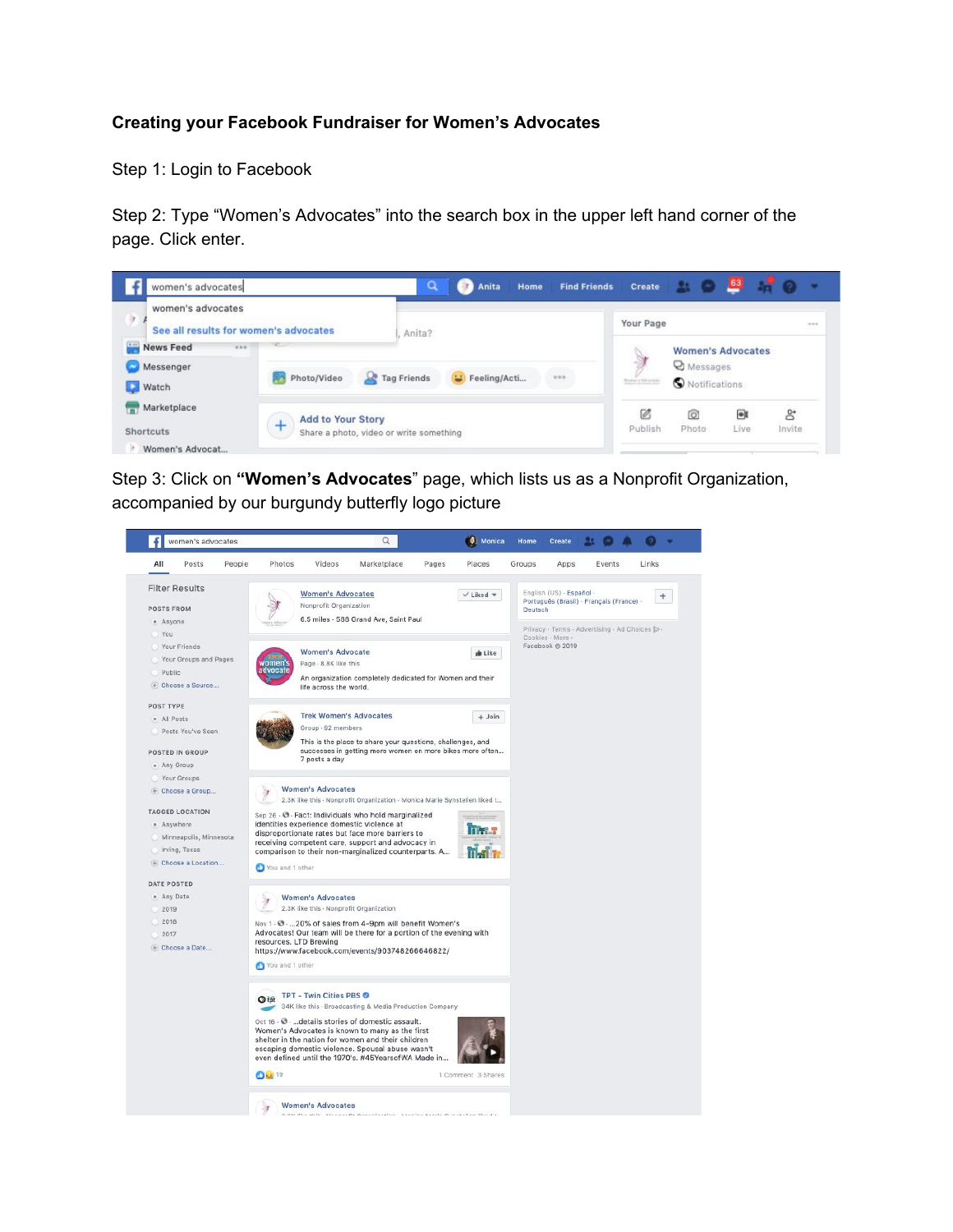Step 4: Create a Fundraiser by clicking on the +Create Fundraiser button underneath the header



Step 5: Confirm "Women's Advocates Inc" as the selected non-profit by clicking on our name.

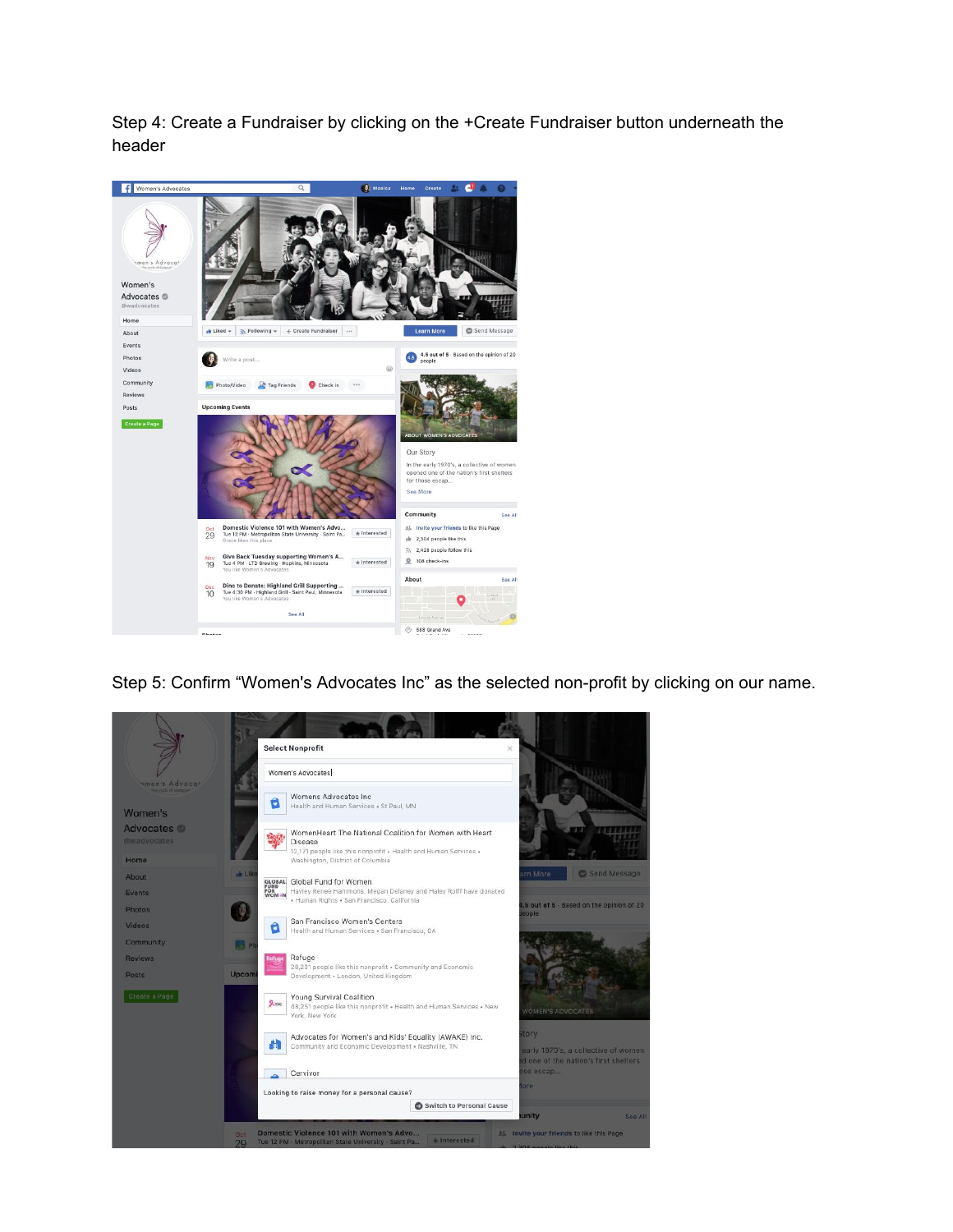Step 6: Choose a donation goal and enter Dec. 3rd as the end date.

| Who are you raising money for?                                                            |                                           |    |                       |       |    | $H_{*}$               | Let's start with the basics                             |
|-------------------------------------------------------------------------------------------|-------------------------------------------|----|-----------------------|-------|----|-----------------------|---------------------------------------------------------|
|                                                                                           |                                           |    | Womens Advocates Inc. |       |    |                       |                                                         |
| How much money do you want to raise? (1)<br>450<br>When should your fundraiser end? $(i)$ | Dec 3, 2019                               |    |                       |       |    | <b>USD</b>            |                                                         |
| <b>Jp</b>                                                                                 |                                           |    |                       |       |    |                       |                                                         |
|                                                                                           |                                           |    | December 2019         |       |    | r                     |                                                         |
| 1                                                                                         | Sun Mon Tue Wed Thu Fri<br>$\overline{2}$ | з  | 4                     | 5     | 6. | Sat<br>$\overline{7}$ |                                                         |
| 8                                                                                         | ģ                                         | 10 | 11                    | 12    | 13 | 14                    | n or off Facebook can see them. Only<br>bok can donate. |
| 15                                                                                        | 16                                        | 17 | 18                    | 19    | 20 | 21                    | <b>Next</b>                                             |
| $22^{1}$                                                                                  | 23                                        | 24 | 25                    | 26 27 |    | 28                    |                                                         |
| 29                                                                                        | 30                                        | 31 |                       |       |    |                       |                                                         |

You can choose an amount that feels appropriate to you, or choose \$450 in honor of this year being the 45th anniversary of Women's Advocates. Additionally, here are some other amounts that may guide the goal you decide to make

- \$1,000 covers the cost of six weeks of emergency shelter to a survivor of domestic violence
- \$500 is what it takes to run Women's Advocates' 24/7 Crisis Line for a day
- \$250 ensures a day's home-cooked meals for all shelter residents
- \$100 covers the cost of running a support group at the shelter

Enter your amount. Click next!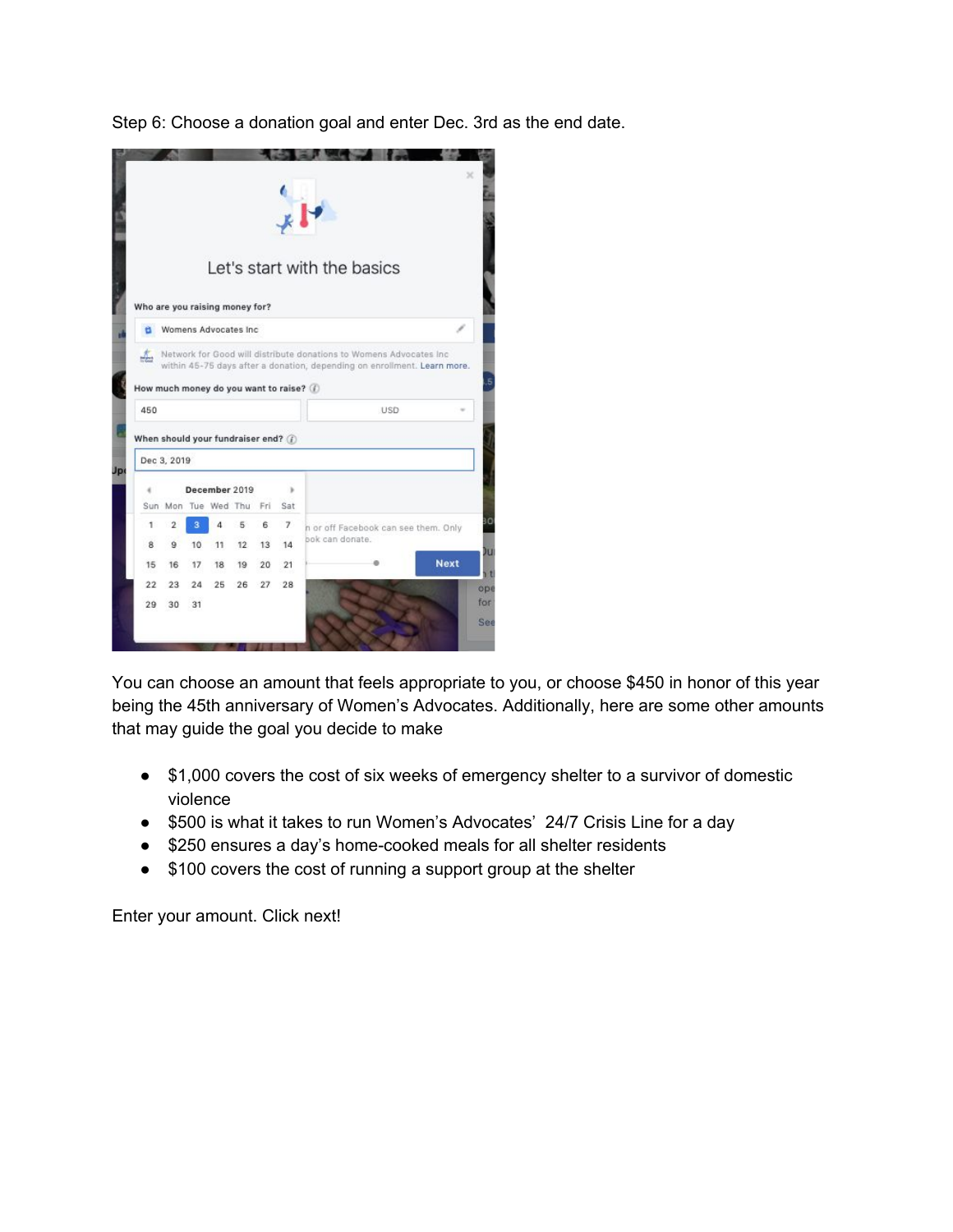Step 7: Insert the name and description of the fundraiser here. "20 Days of Giving supporting Women's Advocates" or "YOUR NAME's fundraiser for Women's Advocates" could both work well.

See email attachment for a template description of your fundraiser. When you are done, click next!

|                     |                                          | Tell your story | $\times$               |
|---------------------|------------------------------------------|-----------------|------------------------|
|                     | What's the title of your fundraiser? (i) |                 |                        |
| *INSERT TITLE HERE* |                                          |                 |                        |
|                     | Why are you raising money? (i)           |                 |                        |
|                     | *INSERT DESCRIPTION HERE*                |                 |                        |
| D                   |                                          |                 | ١C                     |
| Back                |                                          |                 | лu<br><b>Next</b><br>٠ |

Step 8: Pick a cover photo or video. If you'd like to use an image we've provided via email, save it to your computer, click "Edit" under suggested photo and select the image you'd like. Otherwise, you can use an image provided by Facebook. When you're ready, click Create!